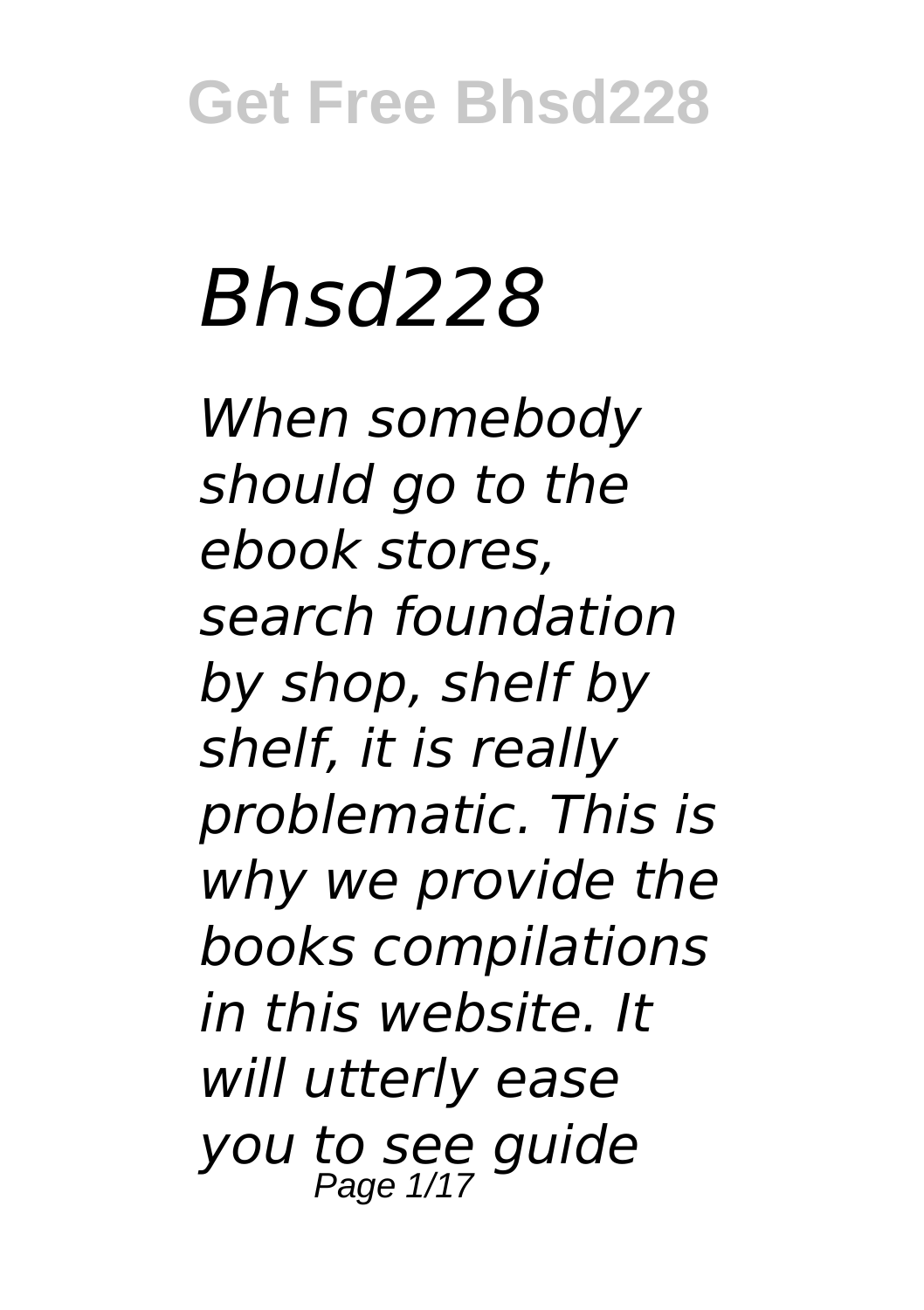*bhsd228 as you such as.*

*By searching the title, publisher, or authors of guide you in reality want, you can discover them rapidly. In the house, workplace, or perhaps in your method can be all best area within net connections. If* Page 2/17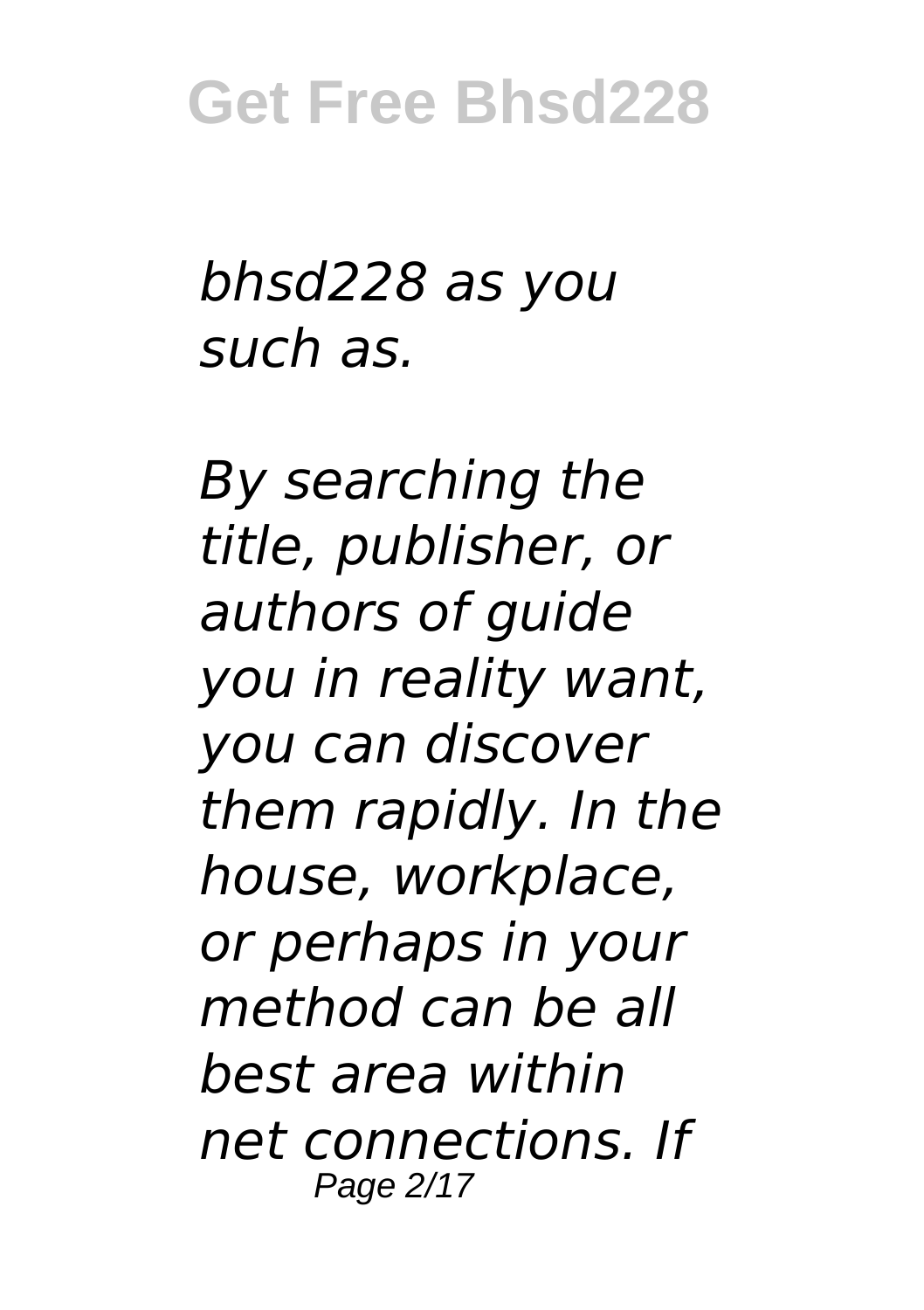*you seek to download and install the bhsd228, it is enormously easy then, past currently we extend the connect to purchase and create bargains to download and install bhsd228 thus simple!*

Page 3/17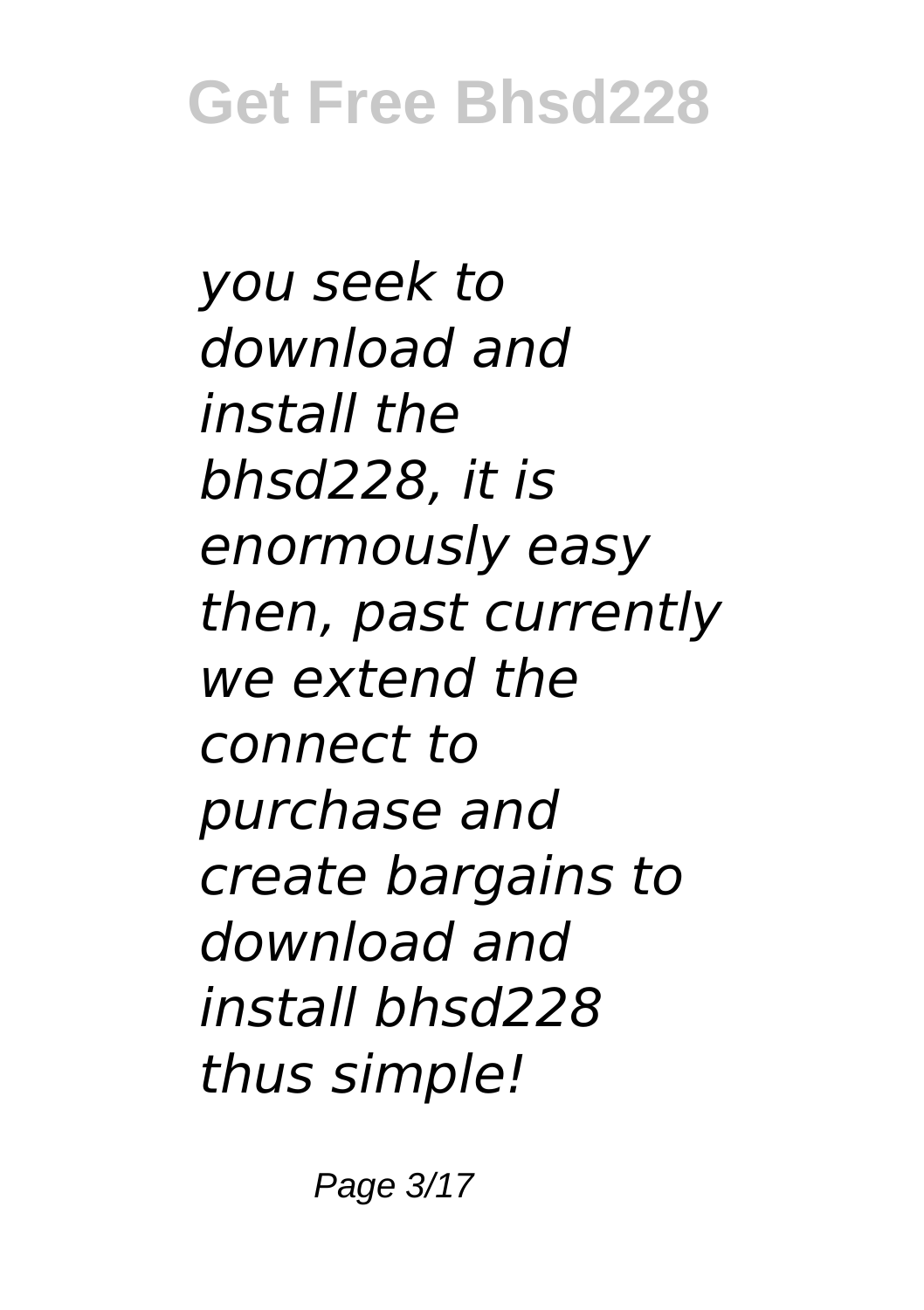*It would be nice if we're able to download free ebook and take it with us. That's why we've again crawled deep into the Internet to compile this list of 20 places to download free ebooks for your use.*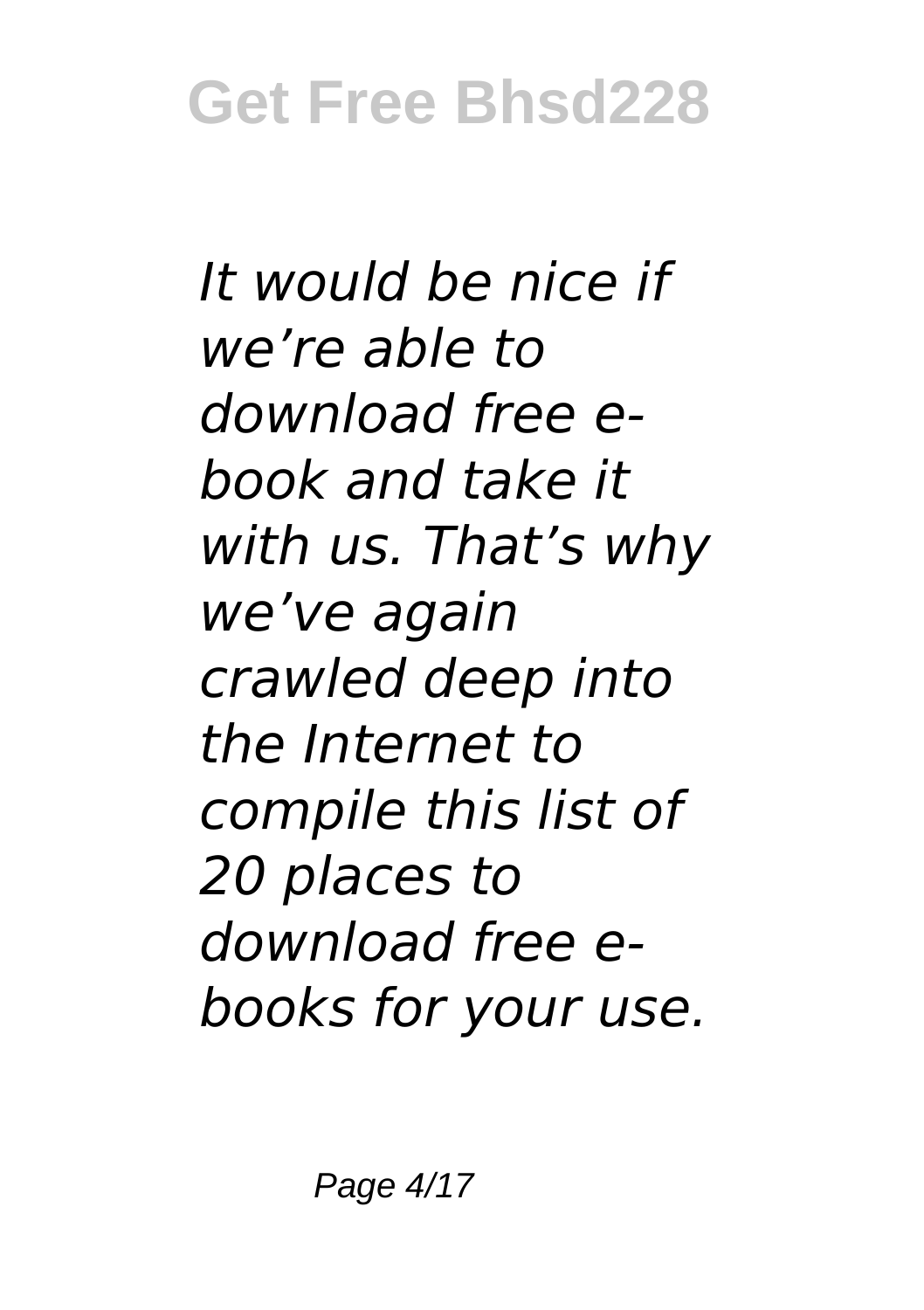*Bremen High School | Home The latest Tweets from Bremen High School (@BremenNation). Home of The Braves! Official Twitter account of Bremen High School, a school within Bremen High School District 228. Instagram:* Page 5/17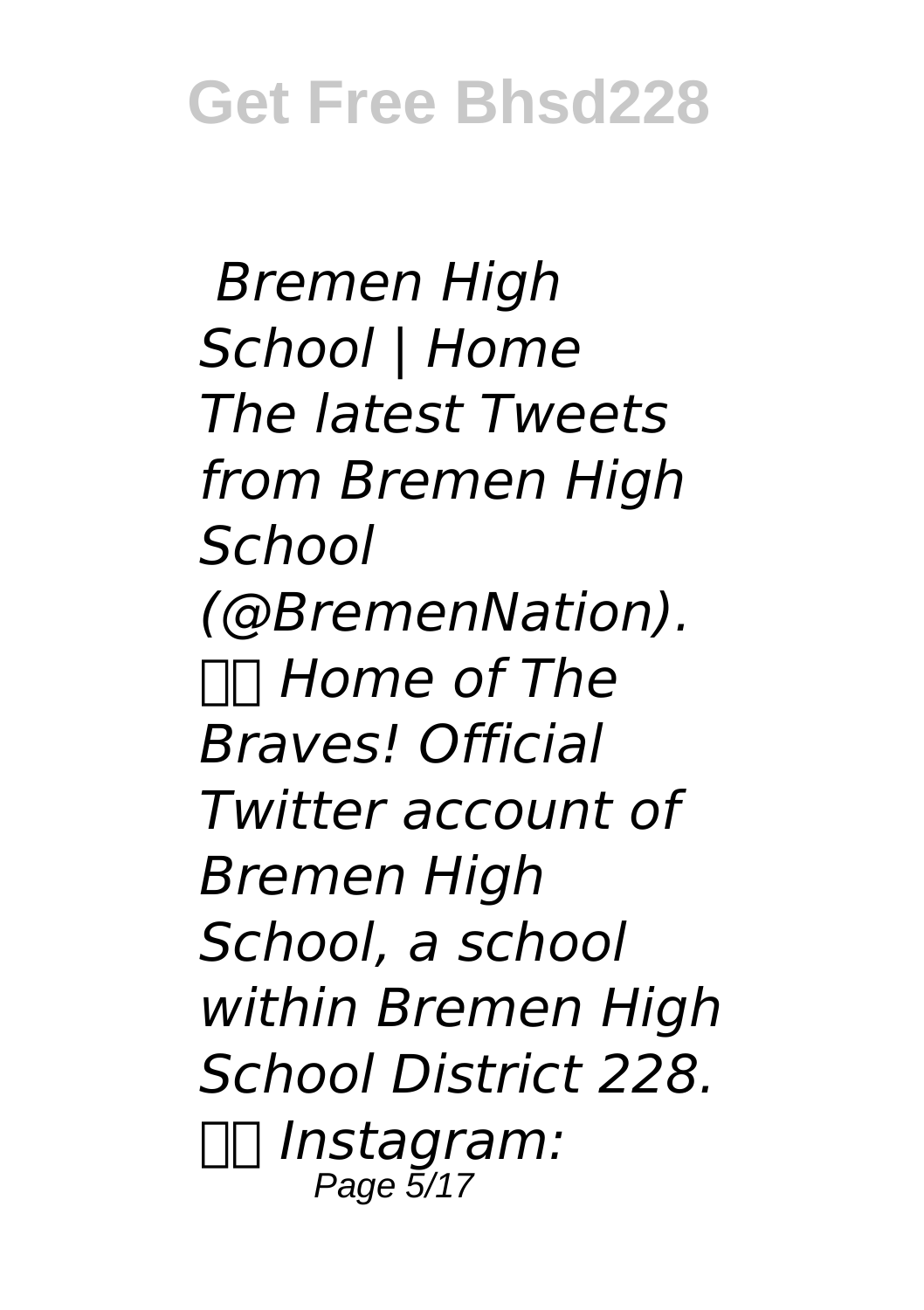#### *bremenbraves. Midlothian, IL*

*Employment - Bremen High School District 228 Sign in - Google Accounts - Google Classroom*

*Gmail - Email from Google Bremen High School District 228* Page 6/17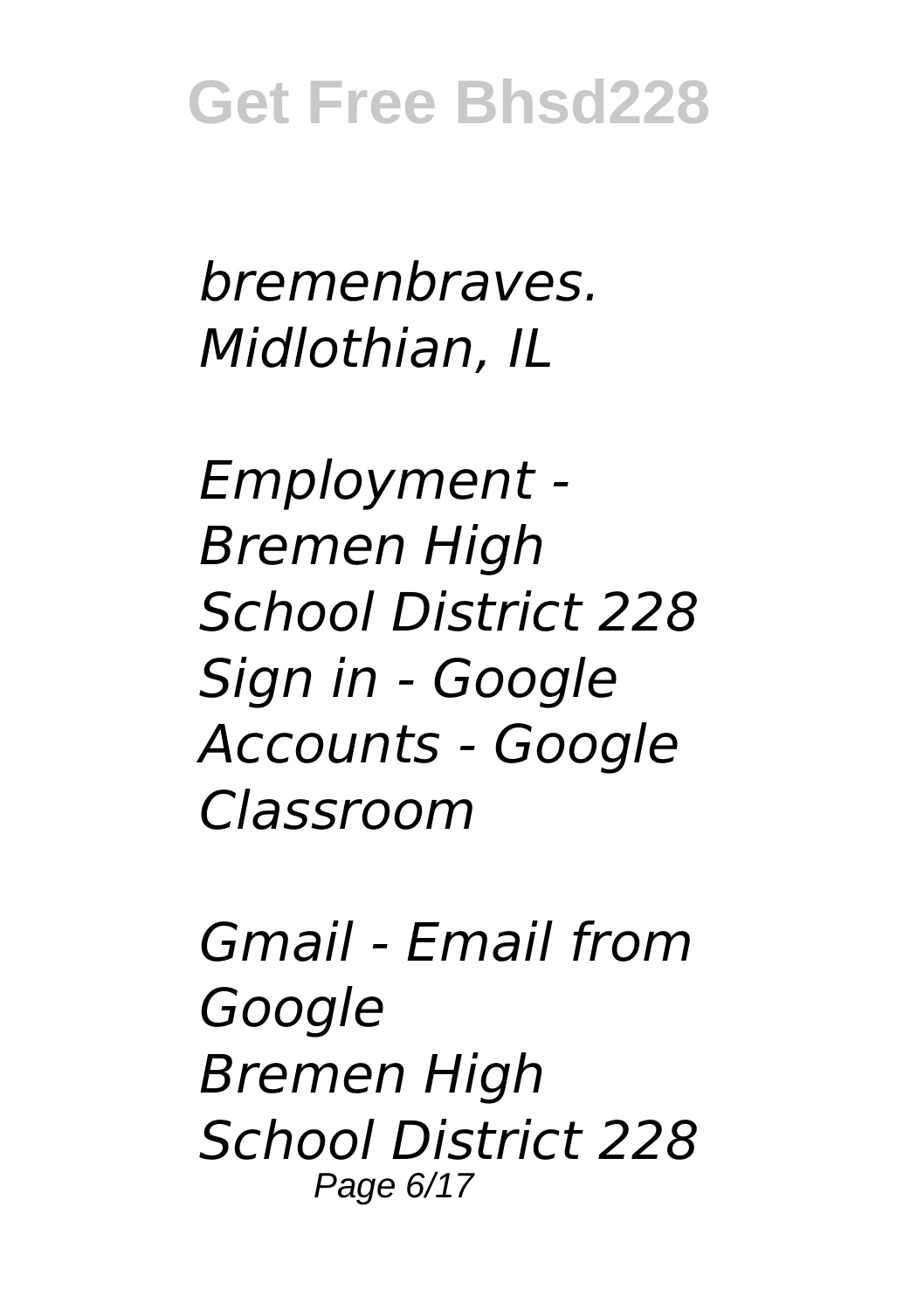*is an equal opportunity employer that offers a wide range of career opportunities at both the certificated and non-certificated levels.*

*Home - Bremen High School District 228* Page 7/17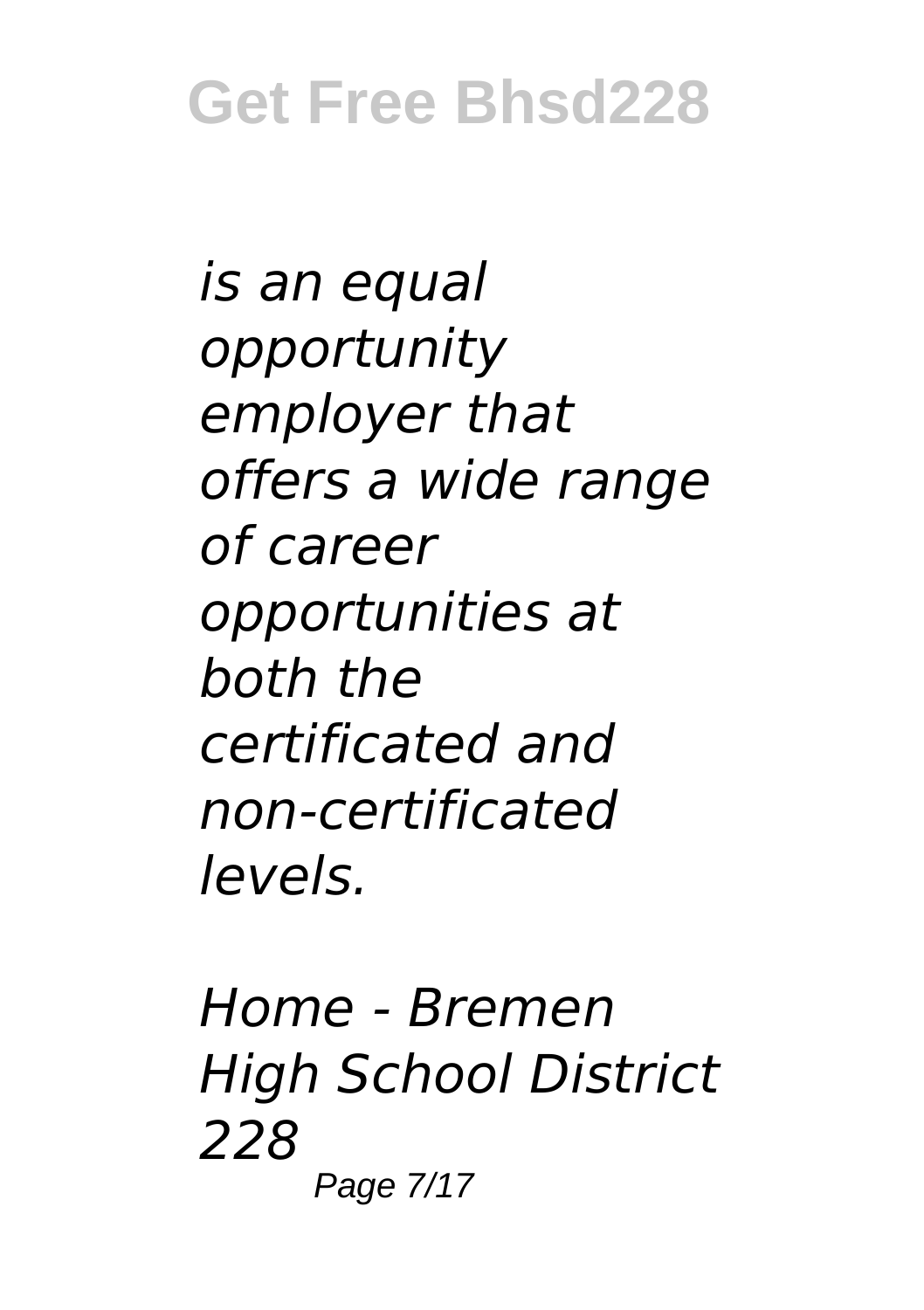*Educational Rights and Responsibilities; Off-Campus Registration; District and State Assessment; Public Act 101-0515 (HB 3586): Consent to send information via email*

*Bremen High School District 228* Page 8/17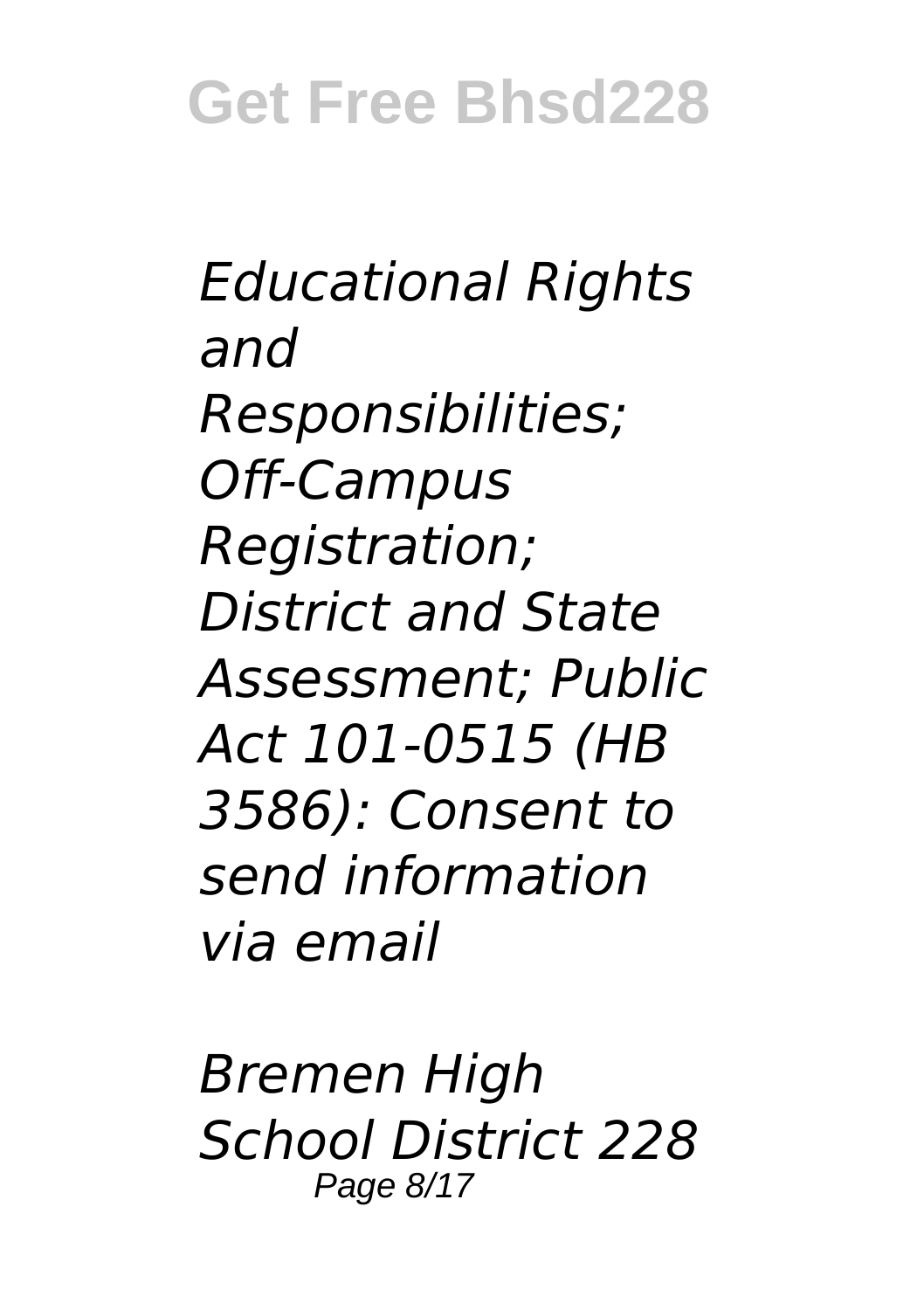*- Frontline Recruitment We Have pride | Bremen High School Athletics Website. 15203 S. Pulaski Road, Midlothian IL 60445. Powered by: 8to18 Media, Inc.*

*Enrollment Information -* Page 9/17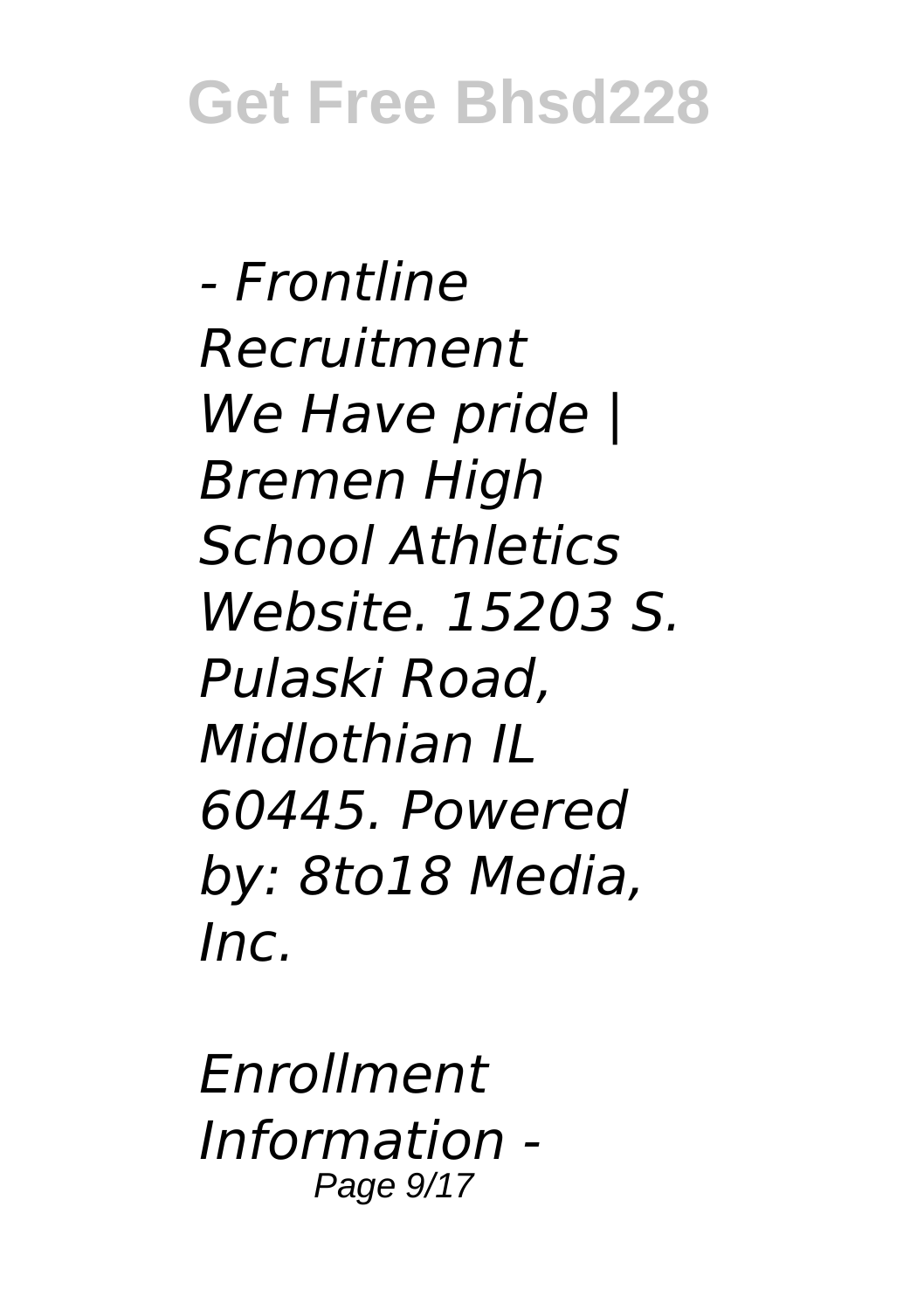*Bremen High School District 228 District 228 Parent/Student Handbook; Drop Off/Pick Up Diagram; Bus Schedule 2019-2020; Picture Order Information; Parent Programs; AP Registration & Payments*

Page 10/17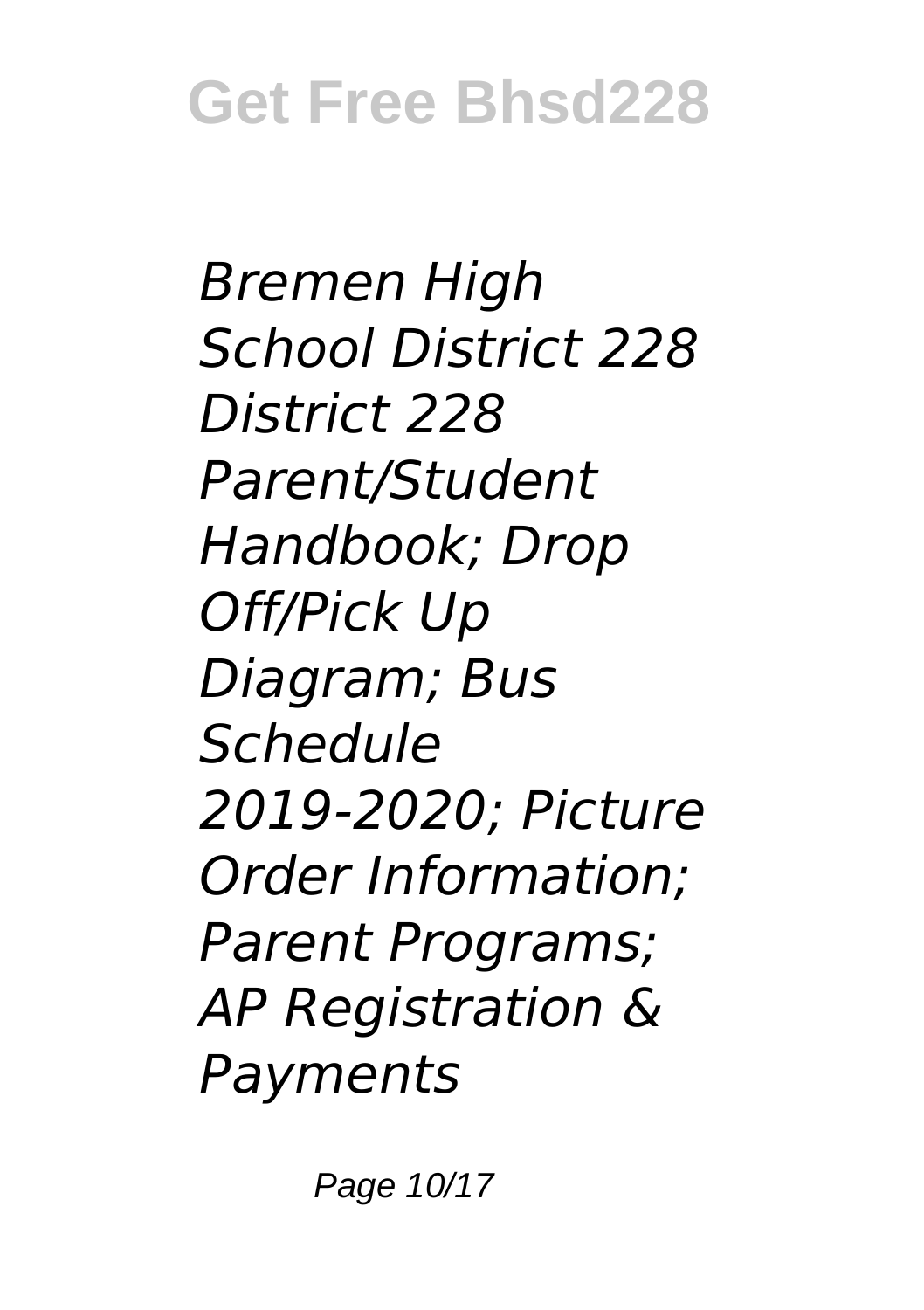*Calendar - Bremen High School Select events from other calendars ...*

*...*

*Bremen High School Dist. 228 - Bremen, Tinley Park ... Need Help? We're here to help! For questions regarding position* Page 11/17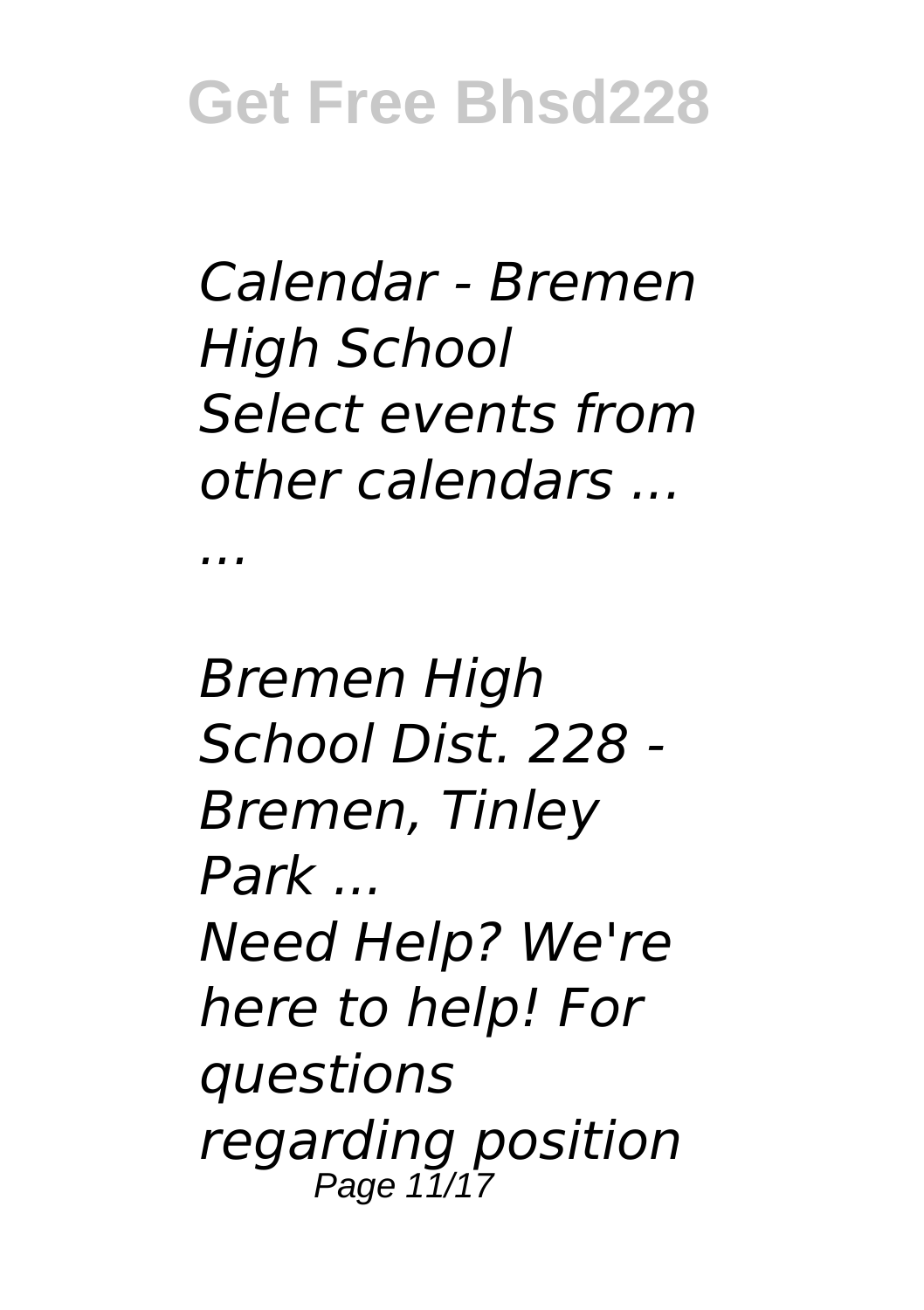*qualifications or application procedures, please contact D228 directly. For technical questions regarding the Applicant Tracking system, please contact the Applicant Tracking help desk using the Request Technical Help link below.* Page 12/17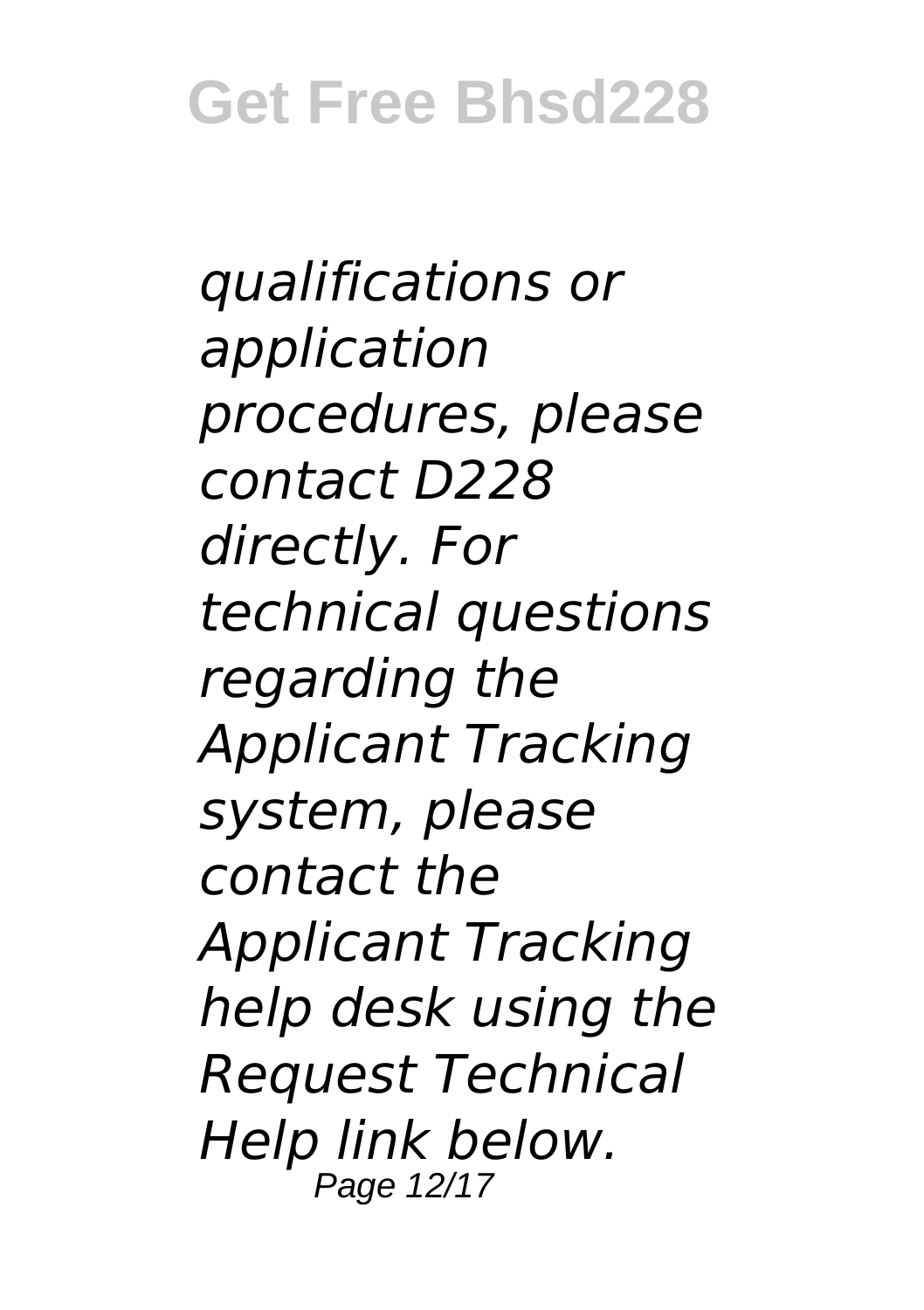*Sign in - Google Accounts - Google Classroom Bremen High School Dist. 228 - Bremen, Tinley Park, Hillcrest, Oak Forest, Midlothian, Illinois. 3.6K likes. Welcome to the District 228 Facebook fan...*

Page 13/17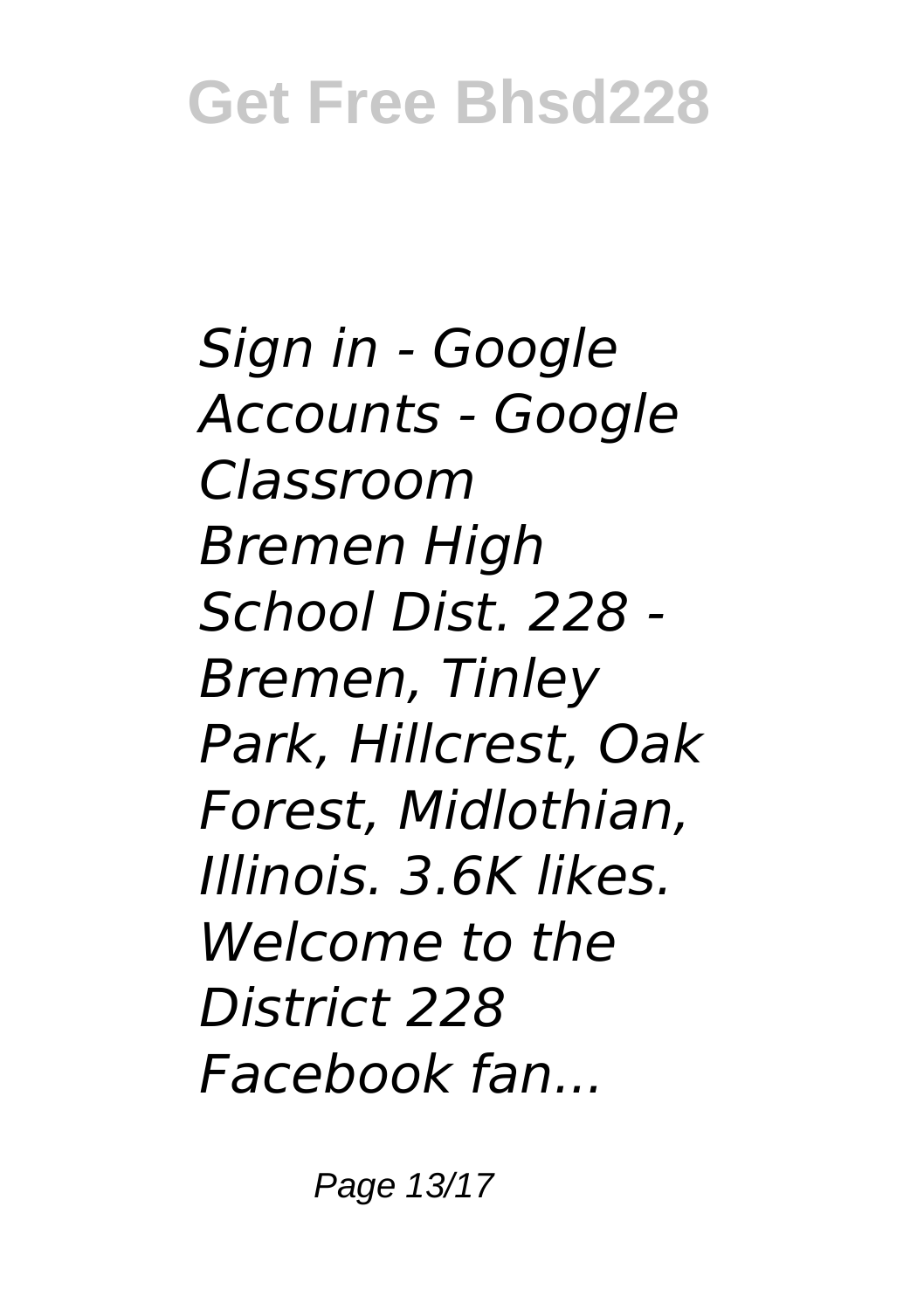*Calendar - Tinley Park High School AP Registration & Payments; Student Services; Driver's Education; Illinois Department of Public Health Vaccinations ; 3 Seeds Mentoring Group; District 228 Career Guide*

*Calendar - Hillcrest* Page 14/17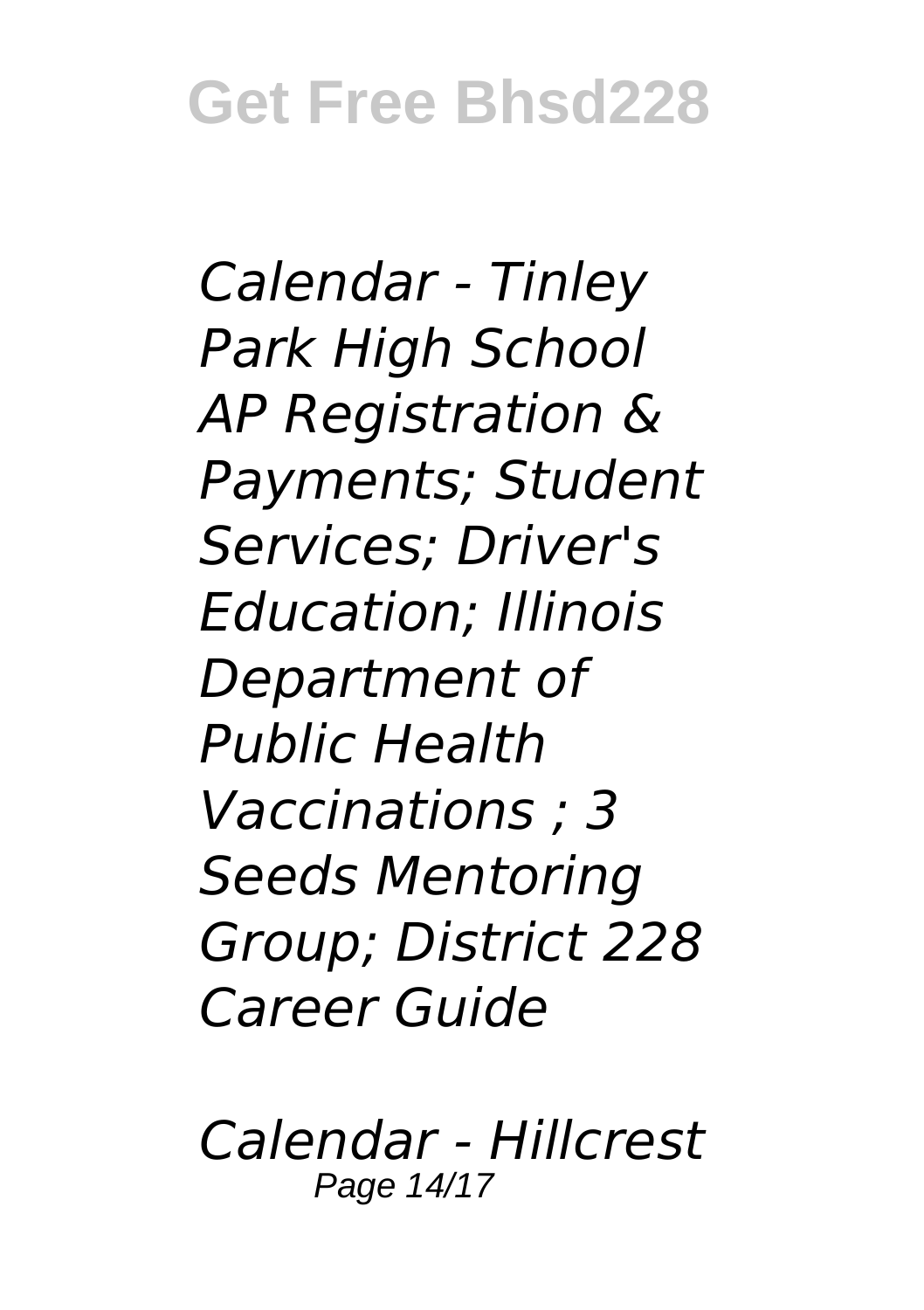*High School Gmail is email that's intuitive, efficient, and useful. 15 GB of storage, less spam, and mobile access.*

*Bhsd228 Educational Rights and Responsibilities; Off-Campus* Page 15/17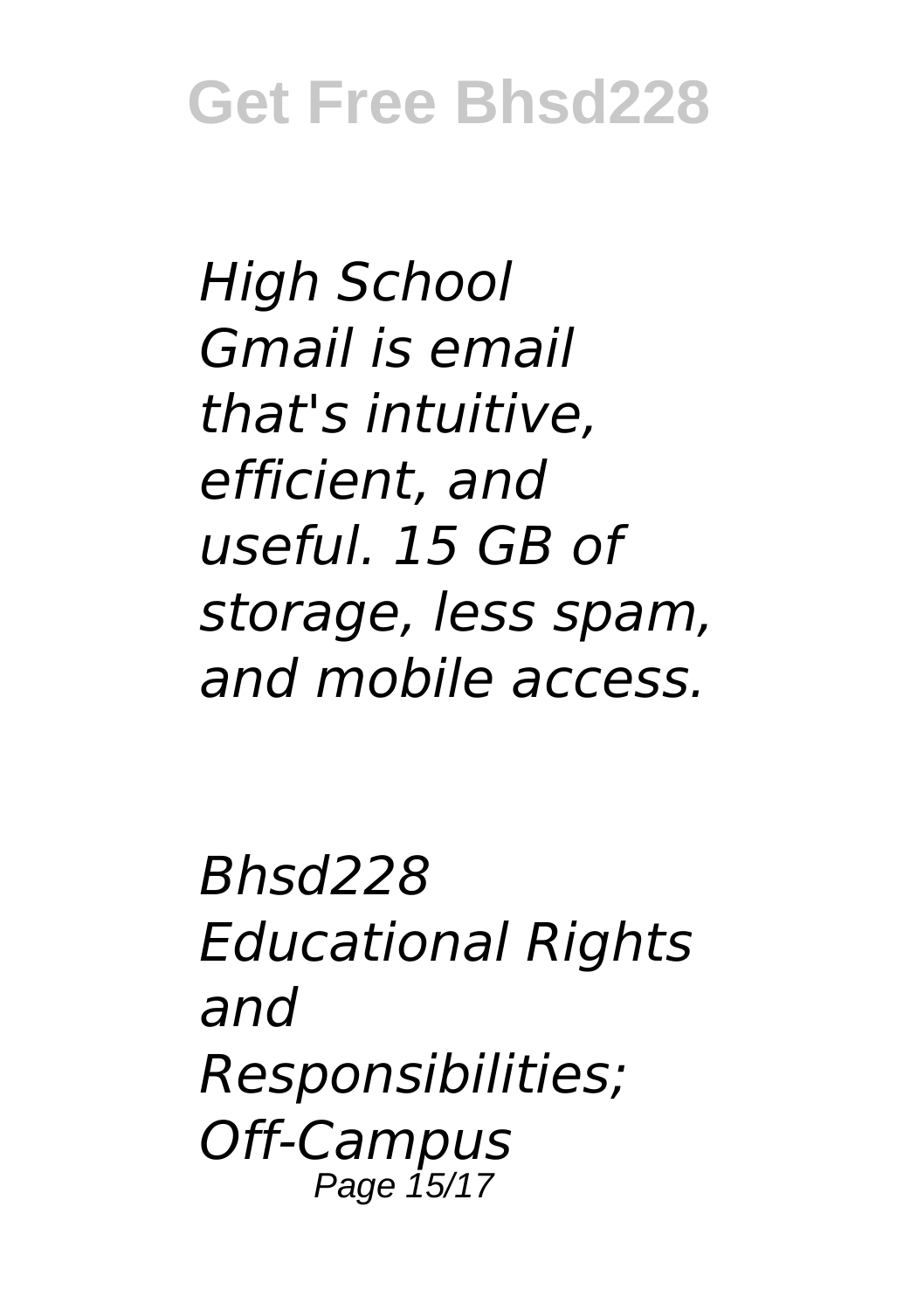*Registration; District and State Assessment; Public Act 101-0515 (HB 3586): Consent to send information via email*

*Copyright code : [45d04e4b81445a1](/search-book/45d04e4b81445a1240eeb0ac469dad4b) [240eeb0ac469dad](/search-book/45d04e4b81445a1240eeb0ac469dad4b) [4b](/search-book/45d04e4b81445a1240eeb0ac469dad4b)*

Page 16/17